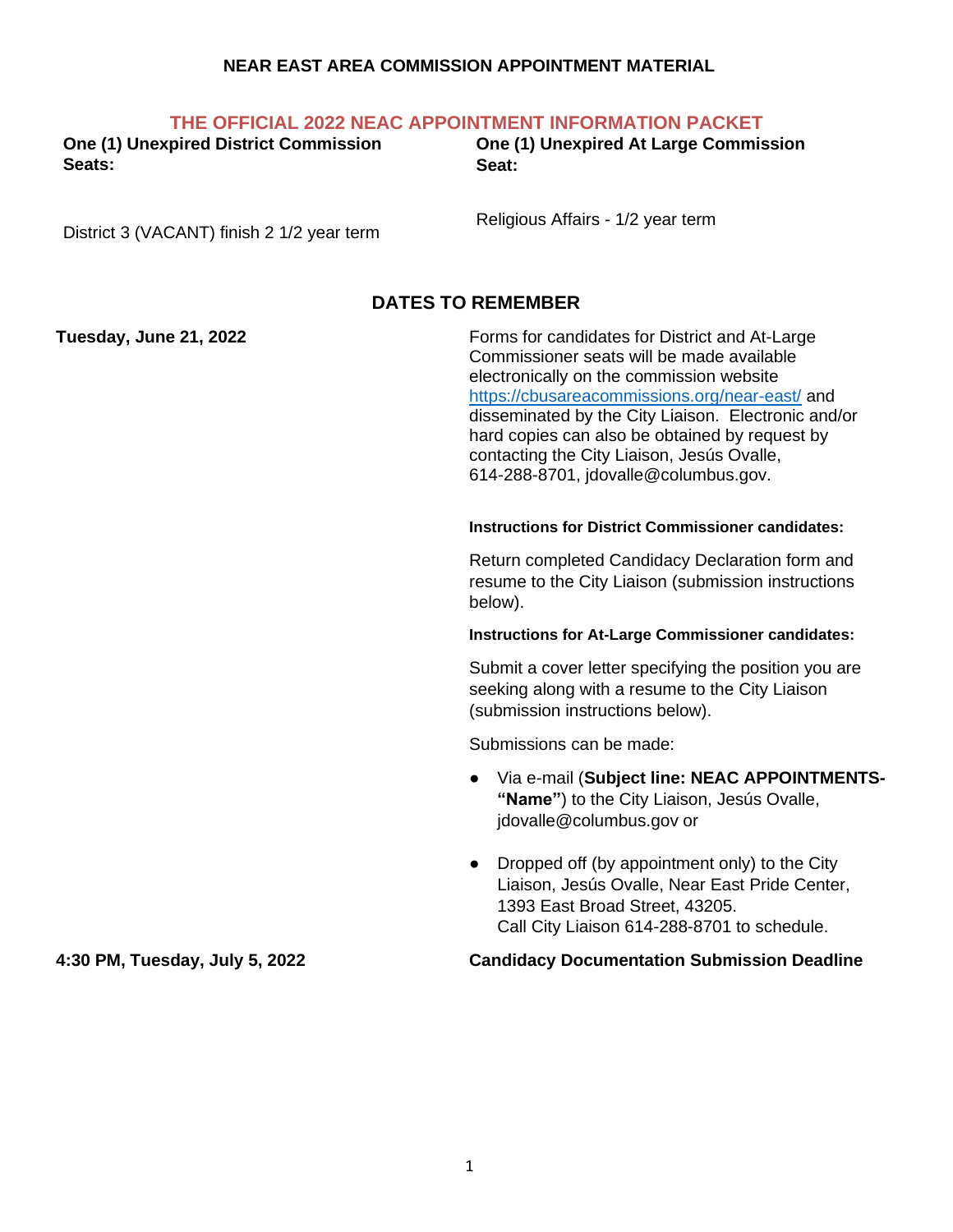**NEAR EAST AREA COMMISSION APPOINTMENT MATERIAL**

**Tuesday, July 5, 2022** NEAC Executive Committee reviews, certifies and notifies candidates

**6:30 PM Thursday, July 14, 2022** Notified candidates shall appear at the NEAC May General Meeting, and be interviewed in a panel-style interview by seated Commissioners during the General Body meeting.

#### **2022 APPOINTMENT PROCESS**

Each potential candidate must complete the forms with the requested documentation, which will be reviewed and certified by the NEAC Executive Committee and City Liaison.

NEAC Appointment Terms will run in accordance with the term limits according to the NEAC by-laws, which dictate that the appointments will be to serve out the unexpired term of another Commissioner.

Each certified candidate will be interviewed by seated Commissioners at the July General Body Meeting, with selection following the below:

NEAC By-Laws – Article II, Section 3. Vacancies shall be filled as follows:

A: For an At-Large Commissioner, by a majority roll call vote of the Commission, and to serve the unexpired term of his or her predecessor, as stated in Article II, Section 1 (B), subject to the approval of the Mayor and Columbus City Council.

B. For a District Commissioner, by a majority roll call vote of the Commission to serve the unexpired term of his or her predecessor, subject to the approval of the Mayor and Columbus City Council.

## **CANDIDATE QUALIFICATIONS:**

- 1. Each candidate shall be sixteen (16) years of age or older.
- 2. Prospective District candidates must live within the District they wish to represent (renters or homeowners).
- 3. Prospective At-Large candidates do not have a residency requirement but must demonstrate a vested interest in the Near East Side.
- 4. The Religious Affairs At-Large candidate should have a demonstrated understanding of the diverse religious community as well as a connection to one or more houses of worship on the Near East Side.
- 5. All candidates should be aware that Commissioners are required to attend the General Monthly meeting on the second (2nd) Thursday of each month and at least one other meeting: Zoning which is held on the third (4th) Tuesday or Planning which is held on the third (3rd) Thursday of each month or Community Engagement which is held on the first (1<sup>st</sup>) Thursday of each month. District Meetings and Site Hearings may be scheduled at various times.
- 6. Candidates in this non-partisan appointment shall not declare any political party affiliation.
- 7. Candidates need not be registered voters on the rolls of the Franklin County Elections Board.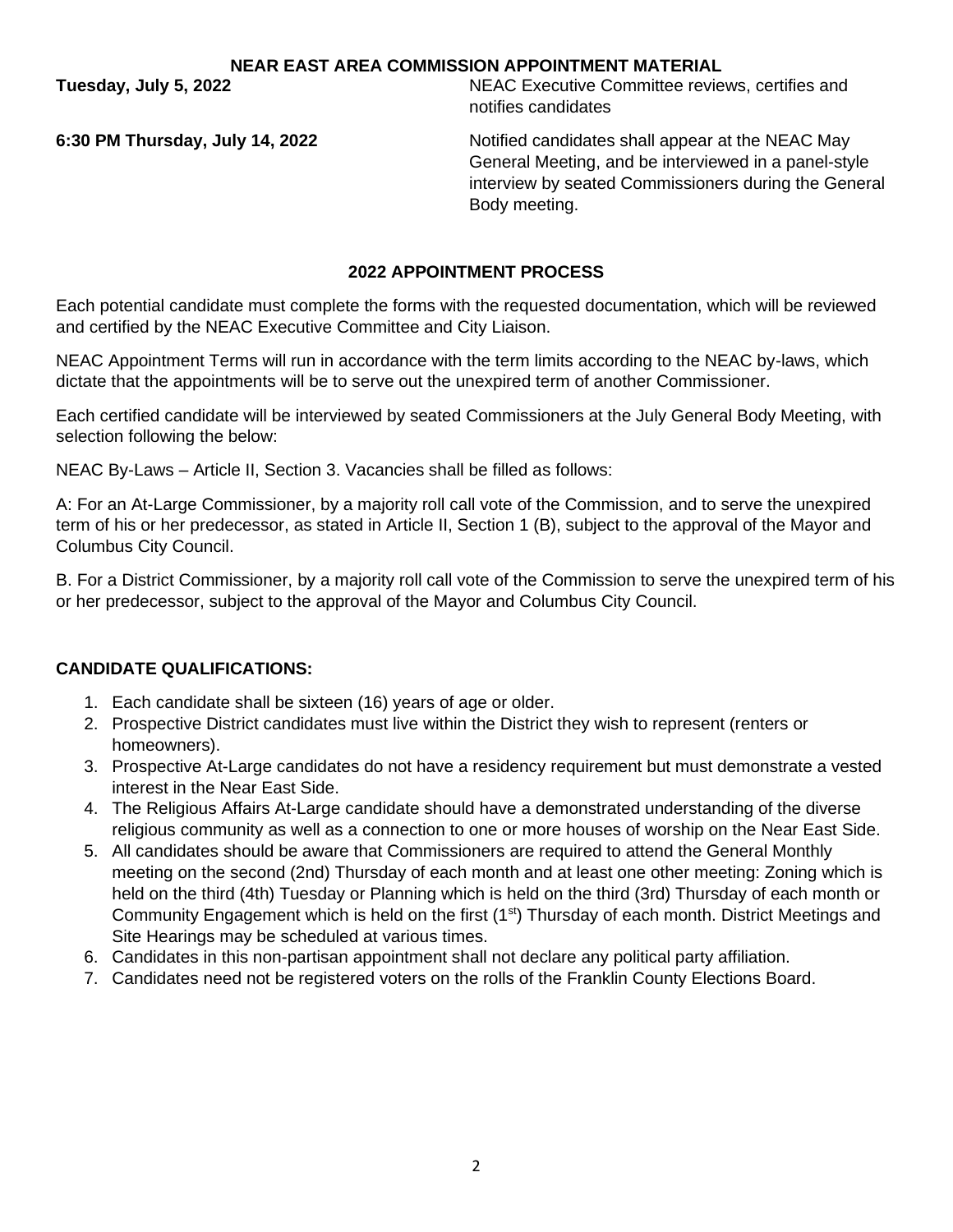# **NEAC DISTRICT BOUNDARIES**

The Near East Area Commission's District Boundaries are as follows:

## **DISTRICT ONE (I)**

West side of Champion Avenue Fast side of I-71 South side of I-670 North side of East Broad Street

# **DISTRICT THREE (III)**

West side of Wilson Avenue East side of I-71 South side of East Broad North side of I-70

## **DISTRICT TWO (II)**

West Bank of Alum Creek East side of Champion Avenue South side of I-670 North side of East Broad Street

# **DISTRICT FOUR (IV)**

West Bank of Alum Creek East side of Wilson Avenue South side of East Broad Street North side of I-70

## **FORMS QUALIFICATIONS:**

- 1. Forms shall be made available electronically or physically.
- 2. Forms are to be signed by the candidates.
- 3. Each candidate must complete and execute the affidavit at the end of the form prior to its submission to the Executive Committee.
- 4. Each potential candidate must complete the forms with the requested documentation, which will be certified by the NEAC Executive Committee and City Liaison.

Any questions or concerns relative to this information packet should be forwarded to the City Liaison, Jesús Ovalle, jdovalle@columbus.gov.